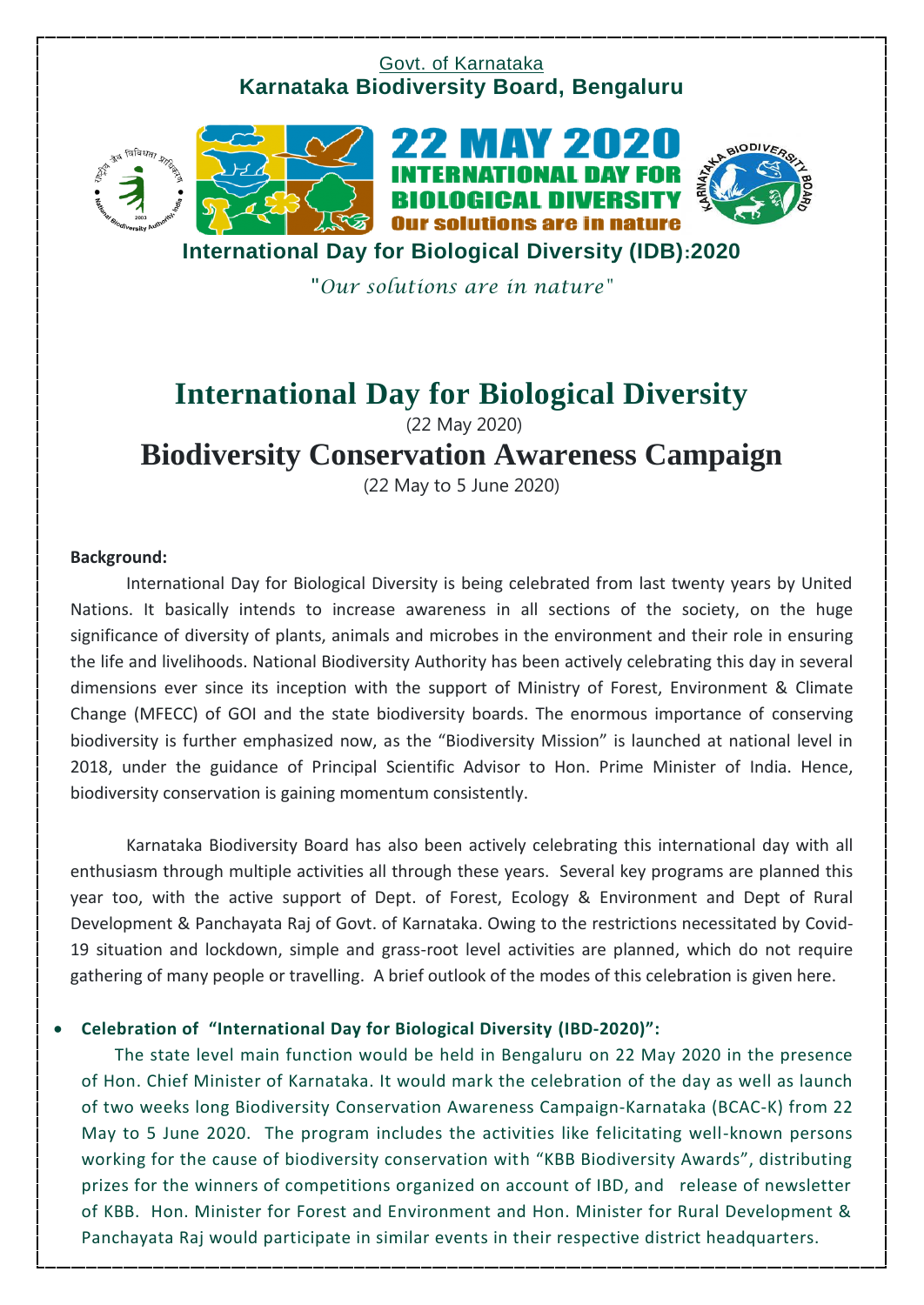All *Grama Panchayats* in the state are advised to celebrate this day with simple programs, by duly following the conditions laid down by their respective district administrations due to Covid-19 lockdown. They are sensitized on the need of sharing and discussing the content of their People' S Biodiversity Registrar (PBR) among Biodiversity Management Committee (BMC) as well as *Panchayat* members. The educational institutions and universities are requested to celebrate this day within their limits. Public awareness works would be taken up through mass media and social media.

#### **Biodiversity Conservation Awareness Campaign-Karnataka (BCAC-K):**

 This two weeks long awareness building program would be organized between 22 May to 5 June 2020. Government departments and civil society organizations would be encouraged to join hands with this sensitization effort. This campaign would involve simple and local activities, keeping the restrictions of covid-19 situations. The major activities planned are:

- **Panchayata level functions:** Nearly 6000 *Grama Panchayats* would be encouraged to organize the events on their own during this campaign period. The occasion would be used for empowering Biodiversity Management Committees (BMC).
- **Field level activities:** Different activities symbolizing conservation ethos would be conducted locally wherever possible. They may include planting, seed ball preparation, identify potential spots for heritage sites, survey on local watershed, ponds, river valley etc. Visits would be organized to local natural resource rich locations like Sacred Grove, school forest, riparian zones, hillocks, medicinal plant groves, so on.
- **Visit to Biodiversity Heritage Sites:** As part of campaign, field visits would be made by team of local Grama Panchayat representatives and officials of dept of Forest. It may include declared and potential Biodiversity Heritage sites. Some of them are: Nallur ( (Bengaluru rural dist), Hogrekaanu Giri (Chikmagalur dist), Ambaragudda, Halesoraba, Hosagunda (Shivmogga district), Sonda Mundigekere bird sanctuary, Kattale Kanu swamp, (Uttara Kannada dist), Amruta Mahal Kavala (Tumakur dist), Jari Betta ( Koppal dist) etc.
- **Study visit to landslide prone area in Western Ghats:** Study visits to landslide prone zones identified in Western Ghats districts like Kodagau, Chikkamagaluru and Uttara Kannada.
- **Sharing information on medicinal plant resources:** An extensive survey has been conducted by KBB on medicinal plant resources in the state with the support of Karnataka State Medicinal Plant Authority (KaMPA). Its reports are published now for every forest division in the state. This useful data and its significance would be shared with officers, *Grama Panchayats,* and people's representatives in respective forest divisions.
- **Felicitations to Grassroot workers:** Various concerned and committed individuals and organizations are seen throughout the states, who are working for the cause of conservation of biodiversity. As part of this campaign, efforts would be made to identify at least some of them in each district and felicitate locally, so that their morale is boosted.
- **Release of People Biodiversity Register (PBR) documents:** Many *Grama Panchayats* in Karnataka have already completed their People Biodiversity Register (PBR). During this